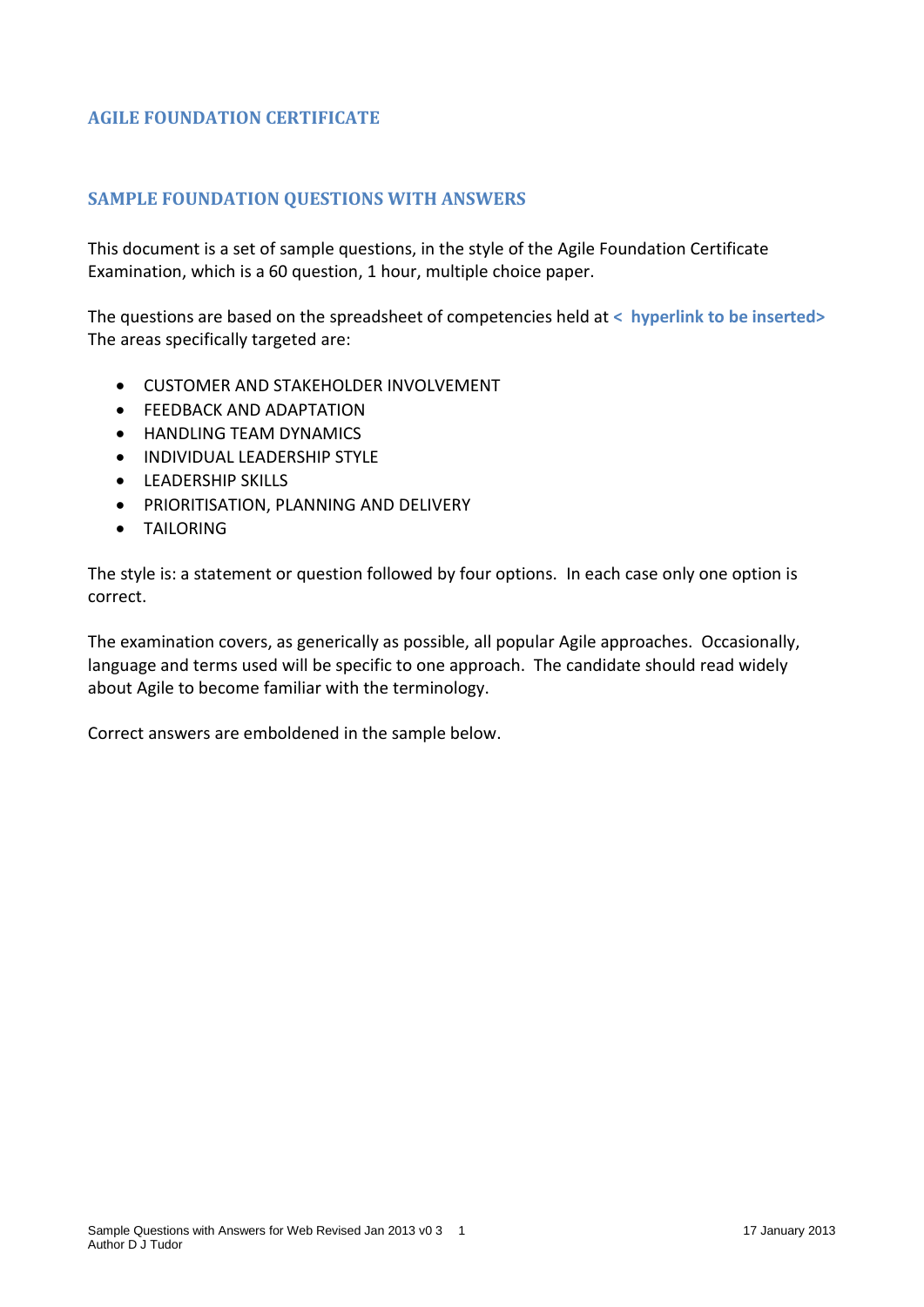# **Sample Agile Foundation Examination Questions:**

*1. Which of the following best describes the approach for determining the iteration (timebox) length?*

- A. Iterations (timeboxes) should always be 30 days
- B. The team determines iteration (timebox) length by dividing the total number of story points by the average velocity of the team
- C. Iterations (timeboxes) should always be two weeks
- **D**. **The team should agree on the length of the iteration (timebox), taking the size and complexity of the project into consideration**
- *2. Which of the following is a characteristic of an Agile leader?*
- A. Task focused
- B. Process oriented
- **C. Supportive**
- D. Disengaged

*3. Who is responsible for prioritizing the product backlog?*

#### **A. Product Owner**

- B. Project Manager
- C. Lead Developer
- D. Business Analyst
- *4. What are the advantages of maintaining consistent iteration (timebox) length throughout the project?*
- A. It helps to establish a consistent pattern of delivery
- B. It helps the team to objectively measure progress
- C. It providea a consistent means of measuring team velocity
- **D. All of the above**

*5. Tracking project issues in an Agile project is the primary responsibility of the…*

- A. Tester
- **B. Project Leader**
- C. Functional Manager
- D. Developer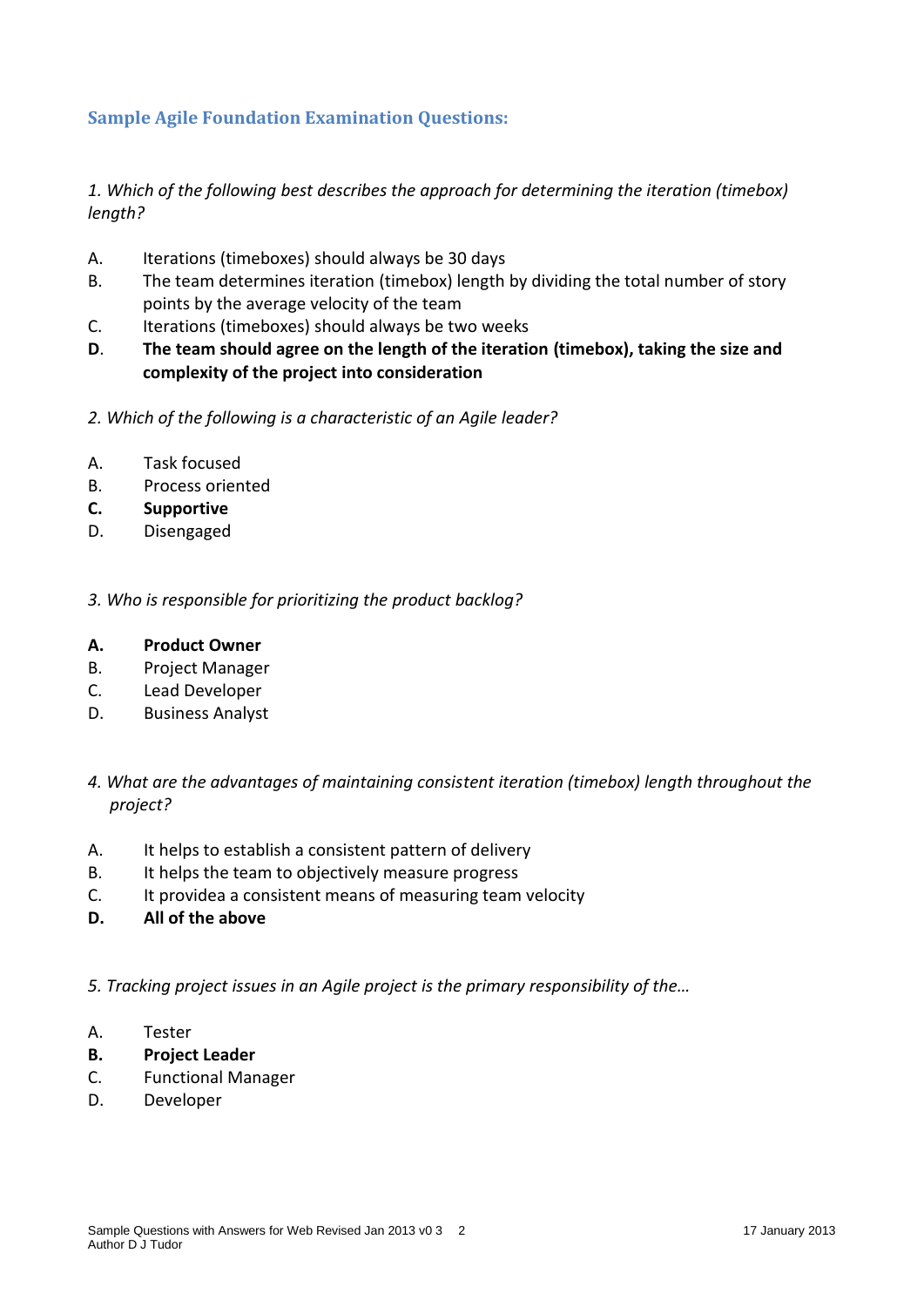## *6. Why is it important to trust the team?*

- A. High trust teams do not have to be accountable to each other
- B. High trust teams do not require a user representative
- C. The Project Manager does not then have to keep a project schedule
- **D. The presence of trust is positively correlated with the team performance**

### *7. An effective workshop facilitator will always ...*

- A. Involve the whole project team in all project workshops
- **B. Agree the process and participants of the workshop with the workshop owner before the workshop**
- C. Involve only those team members who will commit to doing further work after the workshop
- D. Act as a proxy for any invited participant who is unable to attend the workshop on the day

## *8. Which of the following best represents the Agile approach to planning?*

- A. Planning is not part of an Agile approach, because Agile is exploratory
- B. Planning should be done in detail at the outset of a project and not revisited
- **C. Planning should involve the whole team, not just the Project Manager**
- D. Planning should all be done by the Project Manager
- *9. Who should define the business value of a Feature within an Agile project?*
- A. The individual end-users
- **B. The Product Owner**
- C. The Business Analyst
- D. The Business Sponsor

#### *10. If a timebox (iteration) plan needs to be reprioritised in a hurry, who should re-prioritise?*

- A. The developers alone (they know what the customer wants)
- B. The Product Owner (the developers would only choose the easy things as top priority)
- C. The Project Leader (they can give an independent, pragmatic view)
- **D. The whole team including Product Owner and developers (together they can consider both business value and practicality)**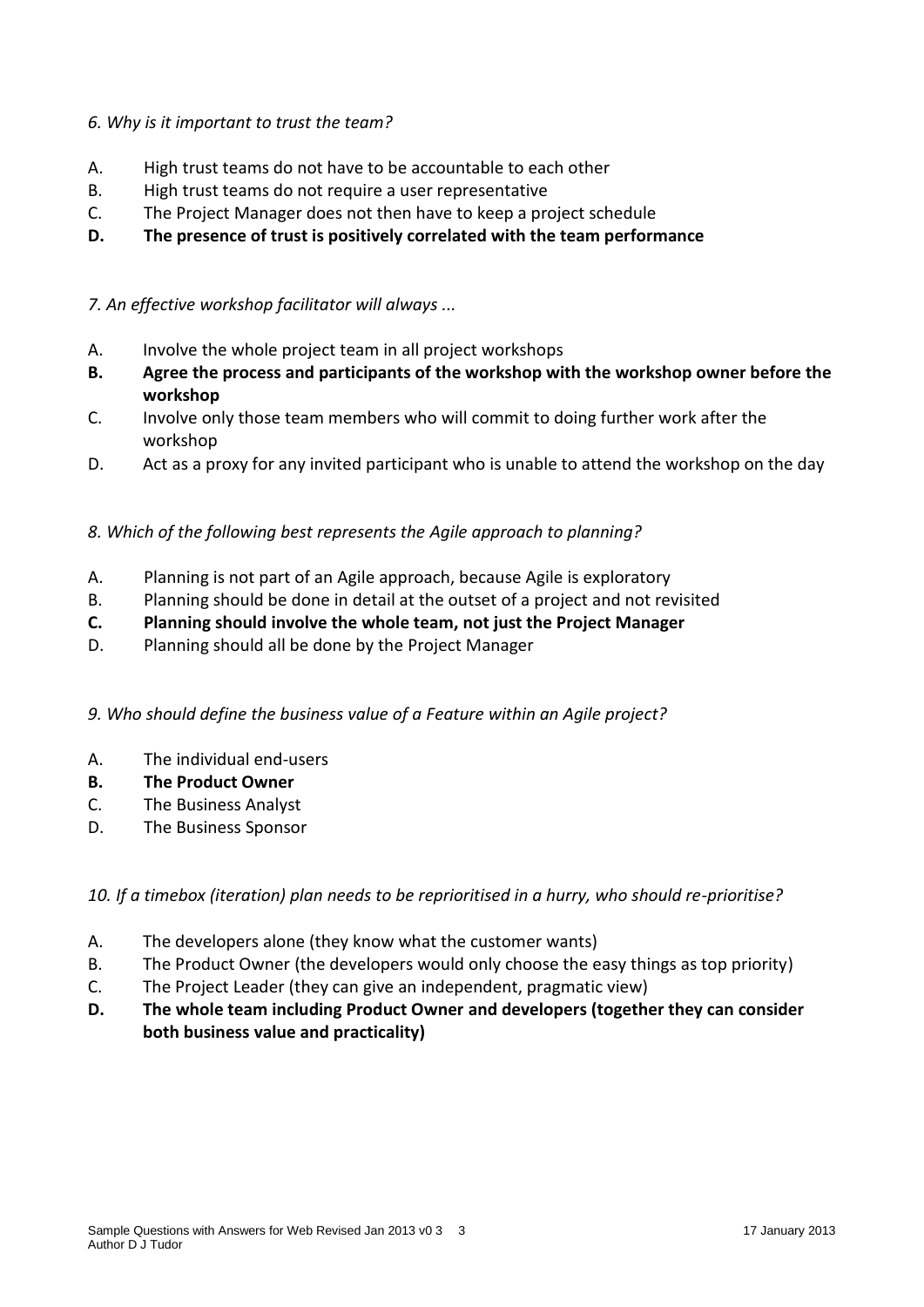## *11. What is the effect of having a large visible project plan on a wall?*

- A. It removes the need to create any other reports for management
- **B. It continuously communicates progress within the team and to other stakeholders**
- C. It allows the Project Manager to allocate tasks to specific team members
- D. It is restrictive, as it does not allow the team to innovate and change

#### *12. How should work be allocated to the team in an Agile project?*

- A. The Team Leader (Scrum Master) should allocate specific tasks to individuals
- B. Tasks should be randomly allocated to team members, using Planning Poker
- **C. Team members should self-select tasks appropriate to their skills**
- D. The most complex tasks should be allocated by the Team Leader (Scrum Master)

## *13. What should the developers do if the customer representative is repeatedly too busy to be available?*

- A. Continue the work, record the assumptions and ask the customer later for input.
- B. Send the customer a written warning that the end product will be completed on time, but may not meet their needs
- C. Allow the Business Analyst to take on the role of Proxy Customer Representative
- D. **Draw the problem to the attention of the Scrum Master (Team Leader**)

## *14. Which one of the following is a key feature of documentation that you would expect to find in an Agile project?*

- A. System documentation created at the end of each increment, at the start of the deployment
- B. User Stories held in a spreadsheet or specialist database, where full details of user conversations are recorded for future purposes, like handover to maintenance or support
- **C. User Story cards containing only enough detail for planning and development, which will need to be supplemented by further face-to-face conversations**
- D. No written documentation, as all good communication is face-to-face

#### *15. When handling team dynamics, the Agile Leader should …*

#### **A Empower the team members, within appropriate limits**

- B. Encourage an environment of competition and personal advantage
- C. Give clear directives to the team about what they should do and how
- D. Expect team members to be proactive and each work to their own priorities and objectives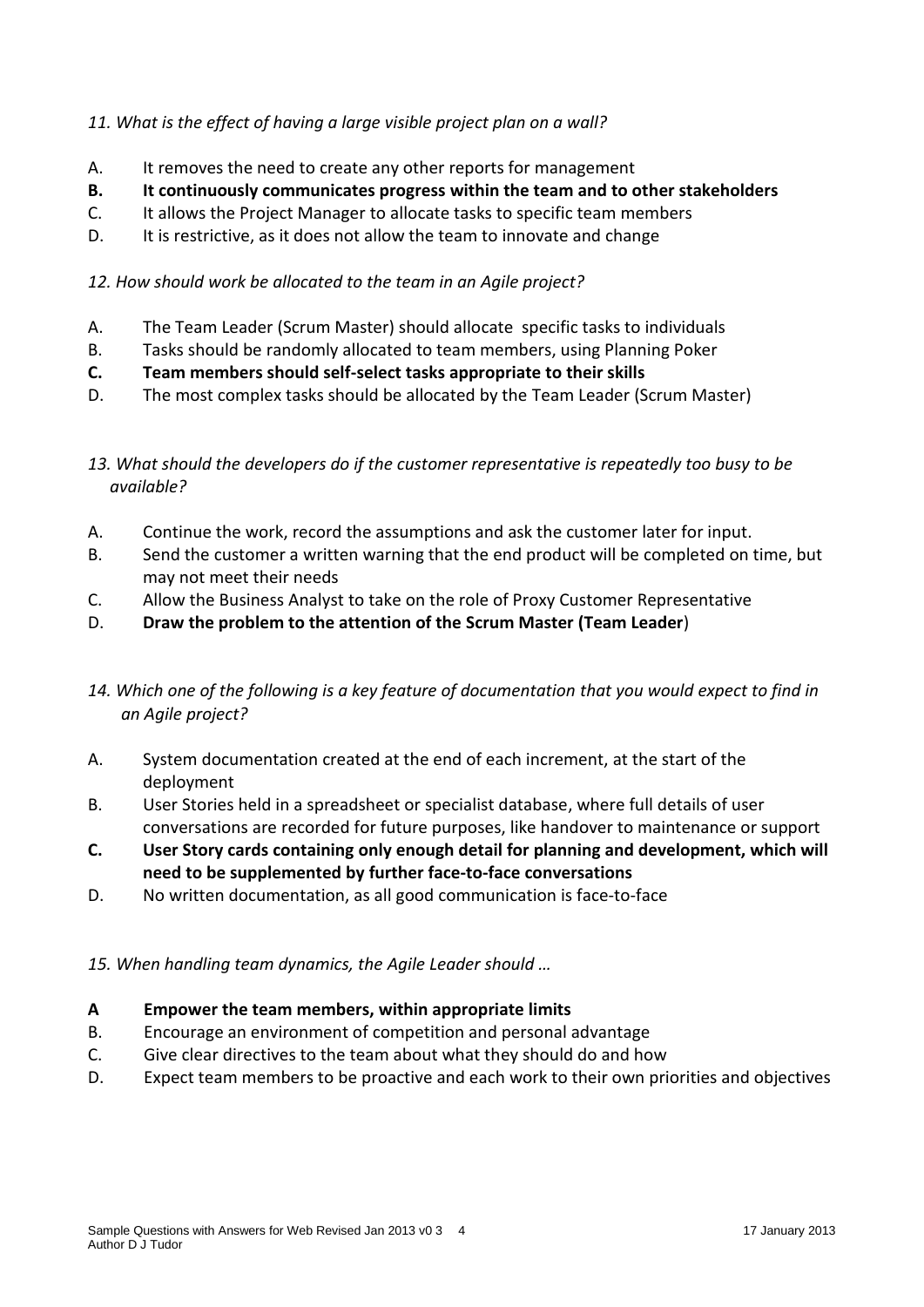*16. Which one of the following statements is correct regarding acceptance of any deliverables on an Agile Project?*

- A. The team should allow only senior managers to sign off deliverables
- **B. The team should get acceptance of project deliverables from the appropriate stakeholders at least at the end of every timebox / iteration**
- C. The team should get acceptance of project deliverables from the users during a UAT phase at the end of the project
- D. Acceptance of any particular deliverable on the project is gained from all stakeholders at the same time.
- *17. Which one of the following statements is correct regarding quality of deliverables from an Agile Project?*
- A. The products produced by an Agile project should be cheaper than those produced by any other approach, but quality will suffer
- B. The products will be more expensive than by any other approach but will be top quality
- C. The products will be fit for purpose, but may not do what the customer wanted
- **D. The products will be of appropriate quality, as guided by the customer representative involved throughout the development process**
- *18. What is the Agile approach to doing design early in a project?*
- A. A big design up front is always a good idea
- **B. Just enough design up front gives a good foundation to start from and helps to mitigate risk, without wasting unnecessarily time**
- C. No design up front is the best approach as most of the fun of a project is in discovery of the unexpected
- D. Design has no place in an Agile project
- *19. An Agile approach advocates which of the following approaches?*
- A. Get something "quick and dirty" delivered, to save time
- B. Get something simple released as quickly as possible
- **C. Get something business-valuable delivered as quickly as possible, consistent with the right level of quality**
- D. Get something delivered once it has been fully documented and the documentation has been signed off as complete
- *20. Which of these best describes the Agile approach to team-working?*
- A. The team should plan to work a small amount of overtime regularly throughout the project
- B. The team should expect to work longer hours towards the end of the sprint (timebox), in order to deliver all that was committed to
- **C. The team should strive for a sustainable pace and a normal working week**
- D. The team will "burn out" if they have to work overtime for more than two sprints (timeboxes, iterations) in a row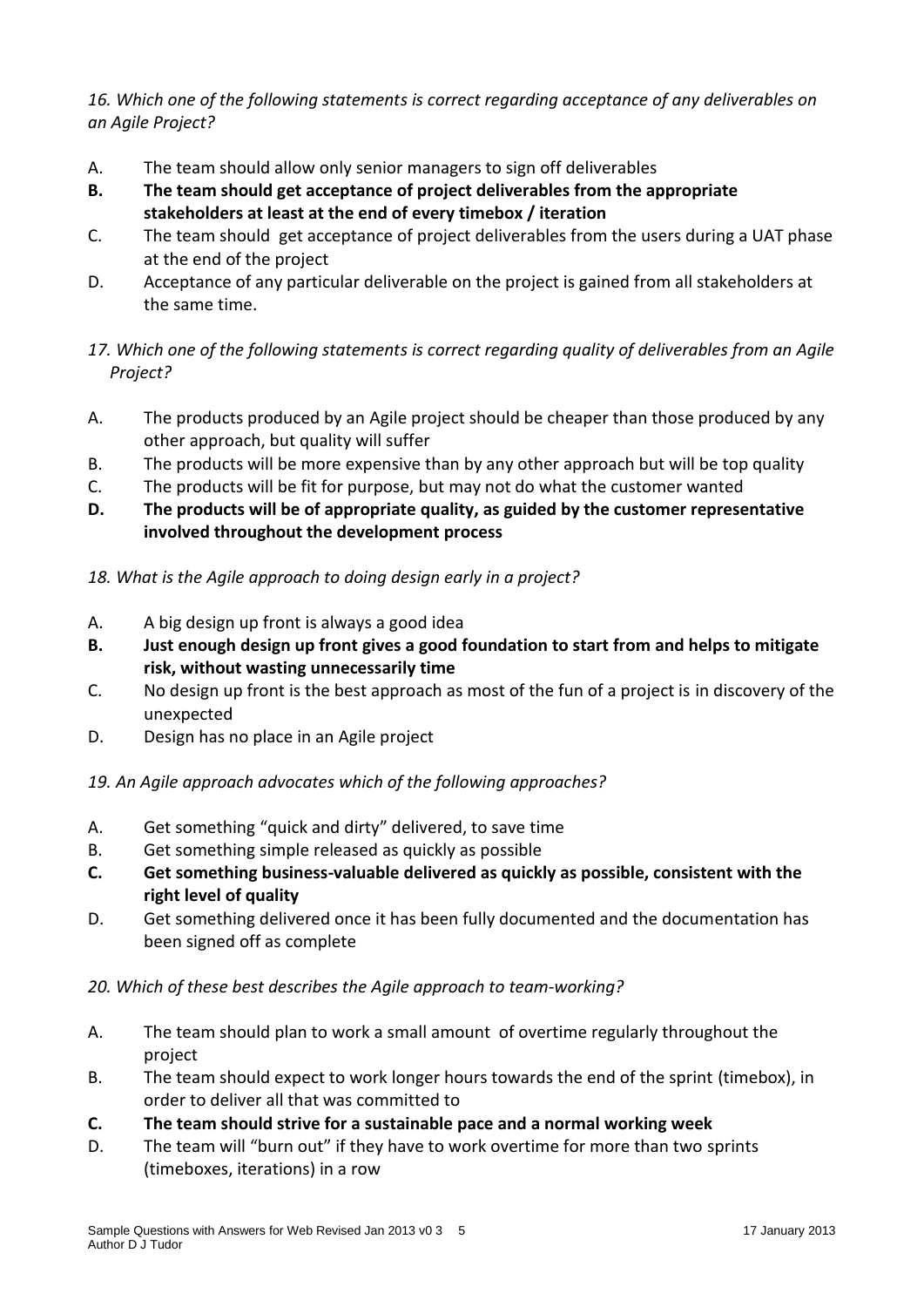## *21. Which one of the following statements about workshops is true for Agile projects?*

- A. All project stakeholders should attend requirements workshops
- B. Retrospectives are only run at the end of a project
- C. It is best if the Project Manager facilitates the project's workshops
- **D. An independent facilitator will manage the structure of a facilitated workshop but not input to the content**

## *22. Which one of the following is an important feature of the daily stand-up / wash up / Scrum meeting?*

- A. Everyone is expected to stand for the whole time, to keep the meeting short
- **B. The meeting must be kept short and well structured**
- C. The meeting should ensure that it is clear to all which team members are not performing
- D. No-one is allowed to leave the stand-up meeting until all problems raised have been solved

## *23. Who should attend the stand-up meetings?*

- A. Sponsor and Executive Management only
- B. Project Manager and Technical Leads only
- C. Project Leader and Customer Representatives only
- **D. The entire team**
- *24. One of the development stages you would expect to see a team go through is:*
- A. **Storming**
- B. Warming
- C. Cloning
- D. Yawning

*25. When estimating is done for a project, the developers should:*

#### **A. Be fully involved in the estimating process**

- B. Be in total control of the estimating process
- C. Be consulted after the Team Leader (Scrum Master) has made the estimates for the team's work
- D. Not make estimates unless velocity is already known

*26. During an iteration (sprint) (timebox) the developers should be:*

#### **A. Able to contact the customer to clarify aspects of the work**

- B. Completely uninterrupted by the customer
- C. In twice-daily contact with the customer
- D. Able to work without needing to disturb the customer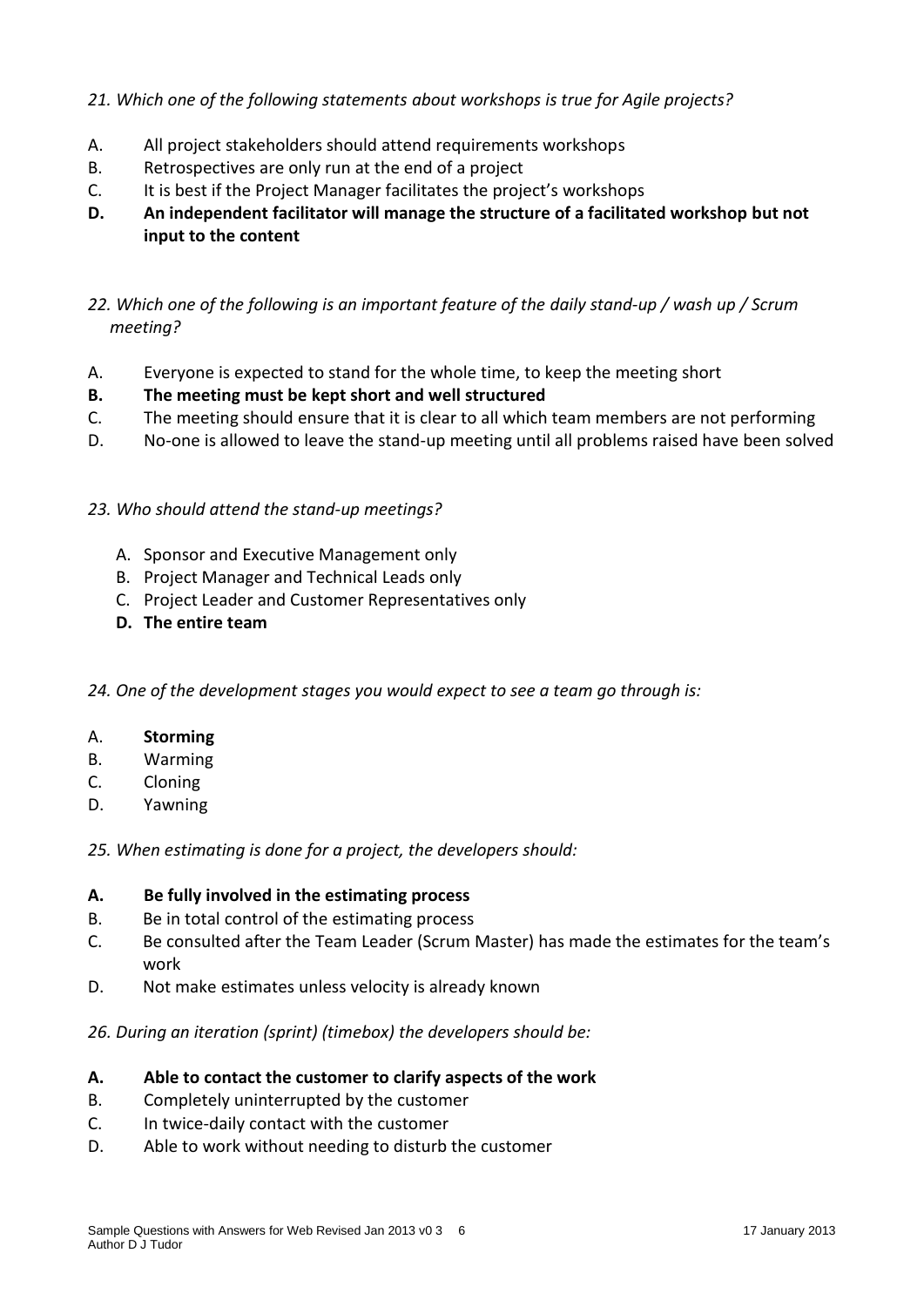## *27. The end result of an Agile development is:*

## **A. A product of a professional quality which fits the business need**

- B. A product of almost as good a quality as a Waterfall development
- C. A product which is barely sufficient for its purpose and deliberately not maintainable
- D. A technically-perfect, re-factored solution

#### *28. An Agile customer …*

- A. Must have a thorough understanding of Agile techniques, for Agile to work
- B. Will always receive lower-quality products than their non-Agile counterparts
- **C. Will typically get business value delivered early and often**
- D. Will need to understand the technical aspects of development, to contribute effectively

29. An Agile team …

- A. Is self-organizing, with each member having the same technical skills
- **B. Collaborates and supports its team members**
- C. Ensures that weak members of the team are allocated the simpler tasks
- D. Ensures blame is allocated fairly

30. The Agile process …

#### **A. Encourages the team to meet regularly**

- B. Has no meetings
- C. Has lengthy reporting requirements
- D. Has no reporting requirements

31. The Agile Leader …

- A. Should allocate tasks to the team members each day at the stand-up meeting
- **B. Should involve the team in their own work-allocation**
- C. Should give detailed work-plans to the team each day
- D. Should direct the work of the team, if they are inexperienced

#### 32. What is Kan Ban?

- A. A list of activities banned by the team, in relation to Team Norms
- B. The set of Can Have stories for a project
- **C. A visible chart of work to do, work in progress and work done**
- D. A graph of tasks partially-completed by the team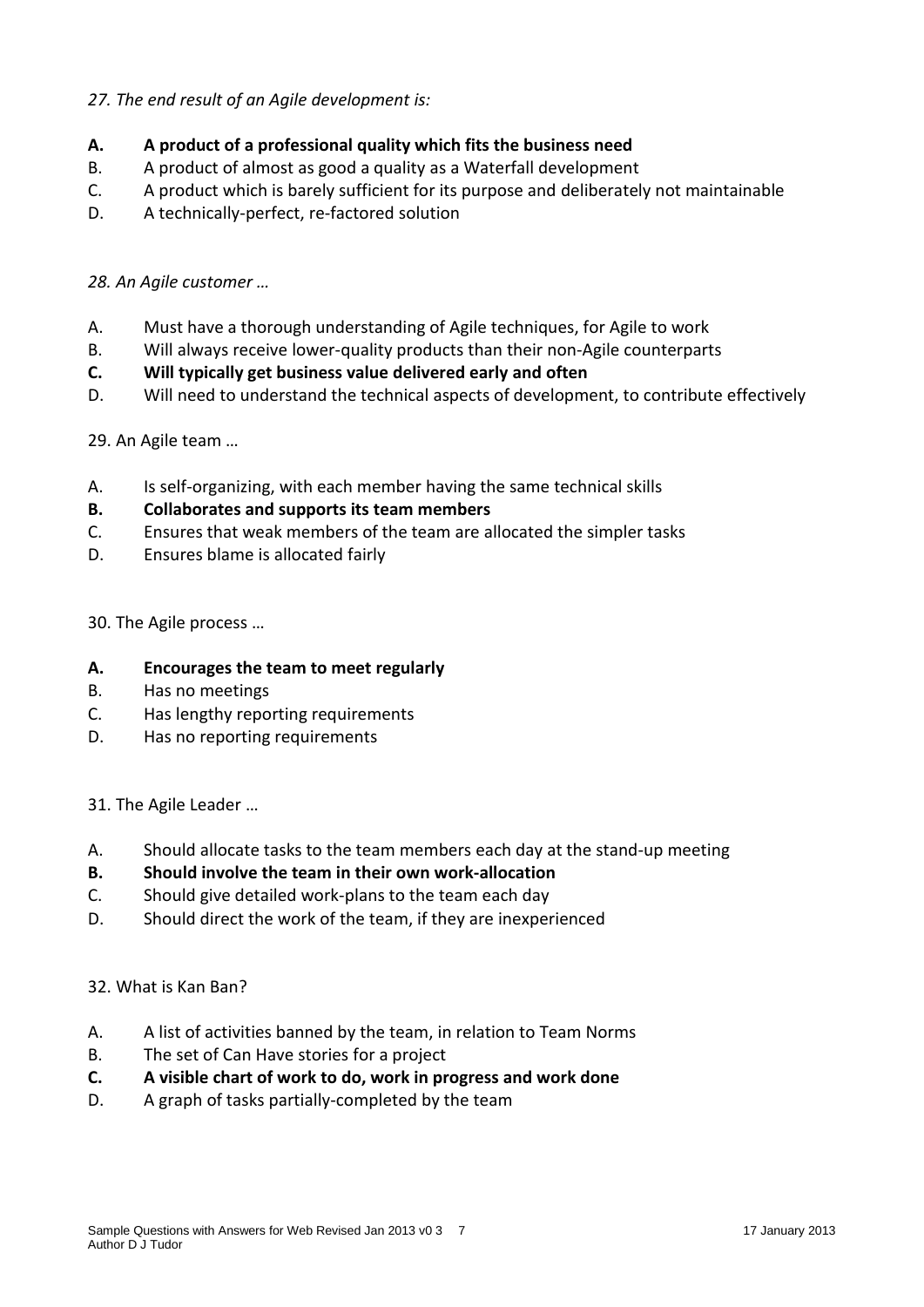## *33. What is meant by "Yesterday's Weather" in an Agile project?*

- A. Teams work less well when it rains
- **B. Keeping metrics of earlier work to help with future estimates**
- C. Retrospectives should include less important topics, such as the weather, as ice-breakers
- D. Estimating is as futile as predicting the weather

*34. In Agile projects, we plan to "learn as we go" because…*

- A. It creates a better relationship between the developers and customer representatives
- **B. Many projects are evolutionary, and a better solution emerges this way**
- C. It is time-consuming to analyse everything at the beginning of a project
- D. It prevents late delivery of the project

*35. The recommended approach to design in an Agile project is:*

- A. No design up front
- B. Big design up front
- **C. Just enough design up front**
- D. Use a previous design it will be "good enough"

#### *36. What is the personal risk that an Agile Leader takes in empowering the team?*

- A. The Agile Leader might lose their job, as the team is doing all the work
- B. If the team fails, the Agile leader will not get a performance bonus
- **C. The Agile Leader has less direct control over the team's work, but still has the responsibility for their outcomes**
- D. The Agile Leader cannot share the glory of team success

#### *37. The Agile approach to documentation is:*

- A. Do no documentation because it is a waste of time
- B. Do sufficient documentation to prove you have done a good job
- **C. Do the necessary documentation to support the development and use of the product**
- D. Do more documentation than usual, because Agile is risky

#### *38. The Agile way is:*

- **A. To produce working product of the right quality, early and incrementally**
- B. To produce working product after documentation has been signed off
- C. To produce simple prototypes early, but no finished product until the end of the project
- D. To produce products without technical integrity, but re-engineer later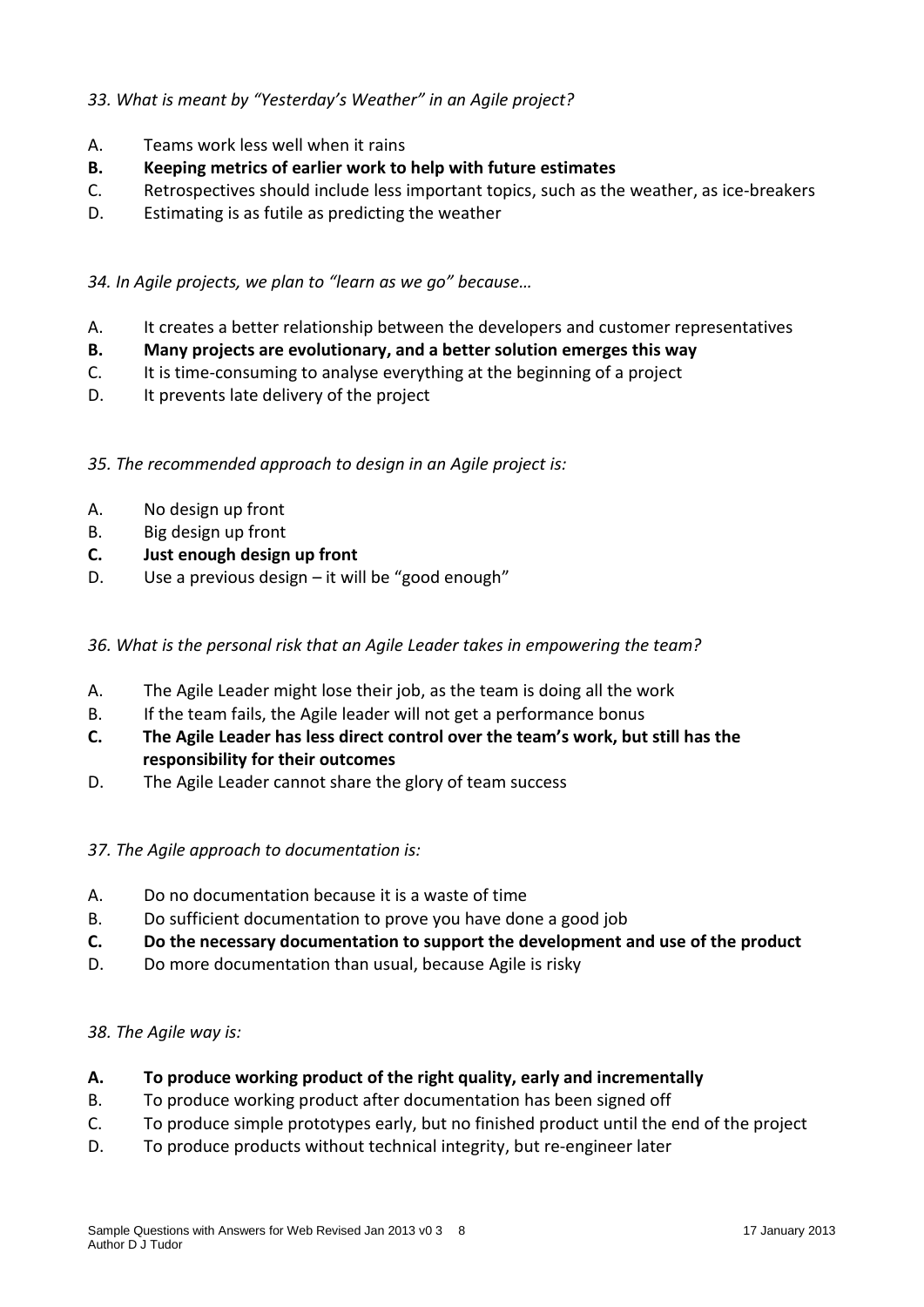- *39. The customer in an Agile project ….*
- A. Has no control over the prioritization of delivered features
- B. Has total control over the prioritization of features
- C. Collaborates with the developers over prioritization of features, but the developers have the final decision
- **D. Collaborates with the developers over prioritization of features, but the business has the final decision**

*40. In the popular prioritization technique called "MoSCoW", the "M" stands for ...*

- A. May have
- B. Major
- **C. Must Have**
- D. Mandatory

*41. The working culture of an Agile team is …*

- A. Collective
- **B. Collaborative**
- C. Connective
- D. Contemplative

#### *42. The leadership style of an Agile Leader is …*

- A. Directive
- B. Assertive
- **C. Facilitative**
- D. Feature-based

*43. The Agile Manifesto states the following values:*

- A. People are more important than contracts
- **B. Working software should have priority over comprehensive documentation**
- C. Plans should have priority over ability to respond
- D. Contracts should be negotiated which allow control over the people

#### *44. Which of the following are attributes of an Agile team?*

- A. Courage to change and adapt
- B. Trust of fellow team members to do the work
- C. Responsiveness to change
- **D. All of these**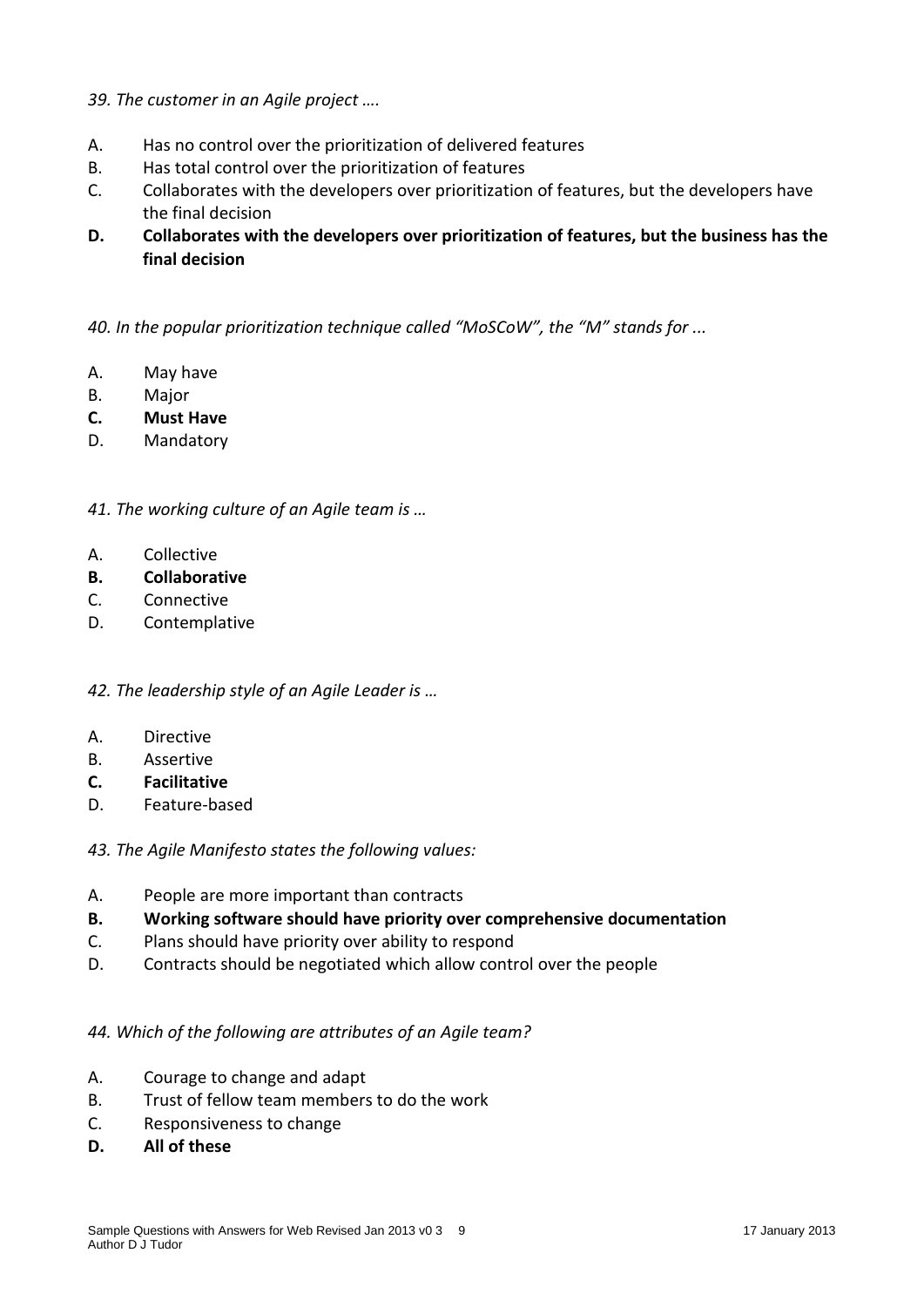## *45. A sustainable pace means …*

- A. If the team members work long hours regularly they will get used to it, and be able to sustain it
- B. A 40 hour week is only for the weaker members of the team. Others can do more.
- **C. The team should establish a velocity which can be sustained within normal working hours**
- D. Working long hours is the only way to deliver on time

## *46. A burn-down chart shows …*

- A. The energy level and velocity of the team
- **B. The remaining work (effort, points) to complete before the iteration (timebox) end**
- C. The number of hours worked by each team member during the iteration (timebox)
- D. The rate of spending of the budget for a project

## *47. The reason for holding regular Retrospectives is:*

- A. It allows the team to take a necessary break from work
- B. It gives management information to use in team members' performance reviews
- **C. It allows learning which can be used to improve team performance during the project**
- D. It prevents deviation from the process which the team has been following

#### *48. Once a project is underway, the approach to planning is:*

- A. Plans should never be changed
- **B. It is normal to need to plan and re-plan as the project progresses**
- C. Plans should only be changed with full approval of all stakeholders
- D. Plans are not required as Agile is incremental

#### *49. An Agile project …*

- A. Should have no control over its progress
- **B. Should be able to demonstrate control of its progress**
- C. Is always out of control
- D. Is controlled by the velocity of the most junior team member

#### *50. An Agile project should have ...*

- A. Occasional early deliveries, if the business is prepared to accept lower quality
- B. A regular pattern of delivery of developer-focused products
- **C. A regular pattern of delivery of business-valued increments**
- D. An irregular and unpredictable delivery of products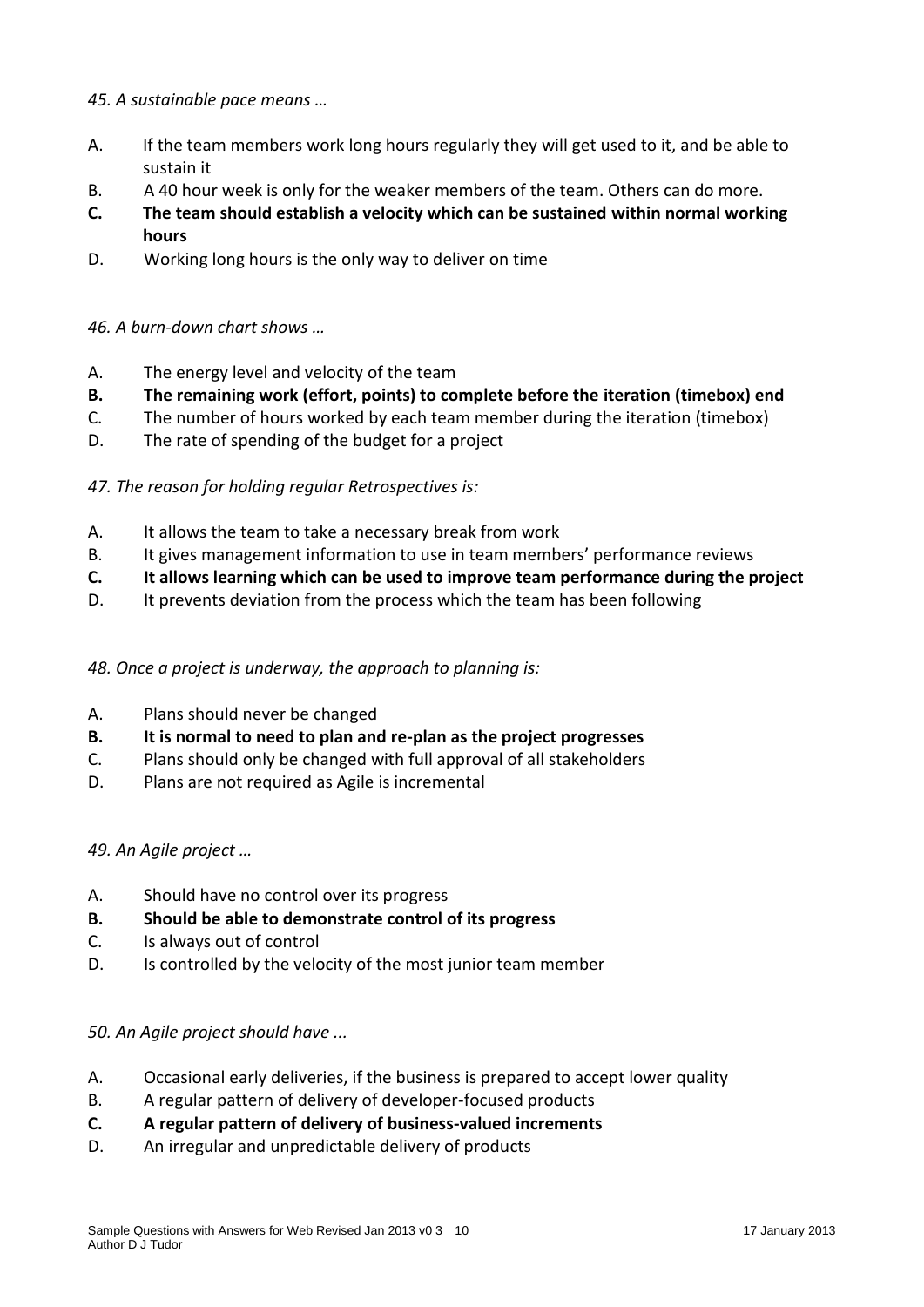## *51. When an Agile team is successful …*

- A. It should be encouraged to celebrate success only when the project is over
- **B. It should be encouraged to celebrate even small successes immediately**
- C. It should not celebrate success, as this wastes project budget
- D. It should not celebrate success, as this makes less successful teams feel bad

### *52. In order to communicate well, the Agile project should ...*

- A. Keep team-size large, to avoid stakeholders feeling left out
- **B. Break the project into small, mixed-skill, self-organising teams**
- C. Operate with one team of less than 10 people
- D. Operate with separate customer, developer and test teams
- *53. If a new requirement emerges once an Agile project is running, it should be:*
- A. Automatically included in the work of the project
- B. Automatically excluded and left until a later project or increment
- **C. Assessed for importance and, if sufficiently important to the business, included in the project, displacing less important requirements**
- D. Put on the backlog for consideration by the wider group of stakeholders after the project has been completed
- *54 . You have been engaged as the Technical Coordinator in a product development team. The customer (Product Owner) and Team Leader (Scrum Master) are happy because the team always delivers business value on time. However, you worry that the technical debt is increasing. What would be your primary goal to ensure the right quality?*
- A. Ensure testers define their entry criteria for quality, which they impose on the development team
- B. Nothing. Prescribed roles such as technical coordinators are not part of an Agile team
- **C. Make sure that the maintainability quality attribute is addressed**
- D. On time delivery and happy end users are the only quality measures in Agile development

#### *55. How could maintainability of the developing product be improved in a development team?*

- A. Apply standard design patterns
- **B. All of these**
- C. Make refactoring a common practice
- D. Ensure unit testing is included in the "done" criteria